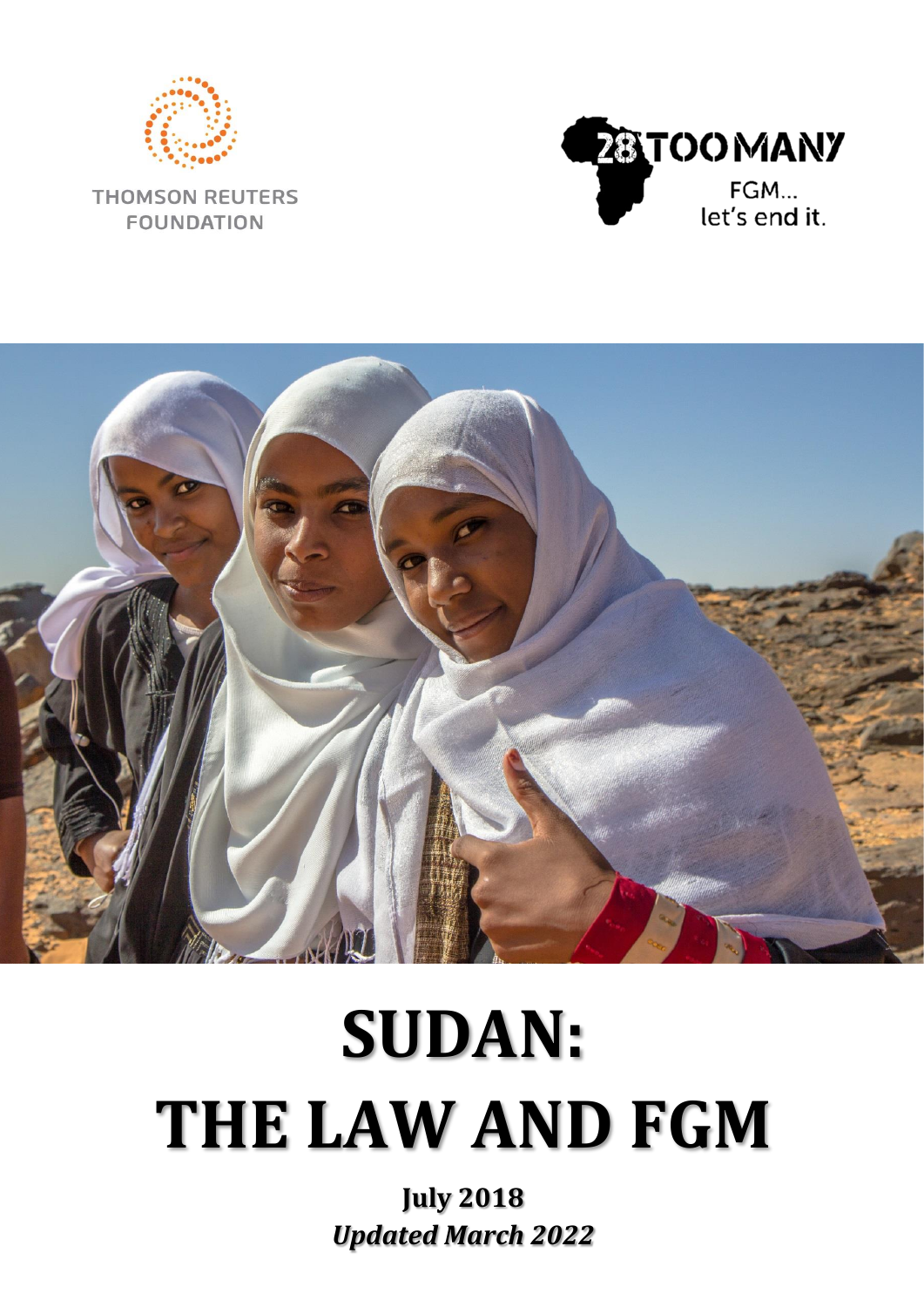

#### **In Sudan, the prevalence of FGM in women aged 15–49 is 86.6%.**

The states with the highest prevalence are in the north-west; North Kordofan is the highest at 97.7%.



- Most women have been cut between the ages of five and nine.
- Type III ('sewn closed') is the most common type of FGM practised.
- More than three-quarters of FGM cases are carried out by nurses, midwives or other medical personnel.
- 52.8% of women aged 15-49 who have heard of FGM believe it should be discontinued.

Source of data: Central Bureau of Statistics (CBS), UNICEF Sudan (2016) *Multiple Indicator Cluster Survey 2014 of Sudan, Final Report*. Khartoum, Sudan: UNICEF and Central Bureau of Statistics (CBS), February 2016, pp.214–219. Available at **[https://mics-surveys-](https://mics-surveys-prod.s3.amazonaws.com/MICS5/Middle%20East%20and%20North%20Africa/Sudan/2014/Final/Sudan%202014%20MICS_English.pdf)**

**[prod.s3.amazonaws.com/MICS5/Middle%20East%20and%20North%20Africa/Sudan/2014/Final/](https://mics-surveys-prod.s3.amazonaws.com/MICS5/Middle%20East%20and%20North%20Africa/Sudan/2014/Final/Sudan%202014%20MICS_English.pdf) [Sudan%202014%20MICS\\_English.pdf](https://mics-surveys-prod.s3.amazonaws.com/MICS5/Middle%20East%20and%20North%20Africa/Sudan/2014/Final/Sudan%202014%20MICS_English.pdf)**.

*For further information on FGM in Sudan see <https://www.28toomany.org/sudan/>.*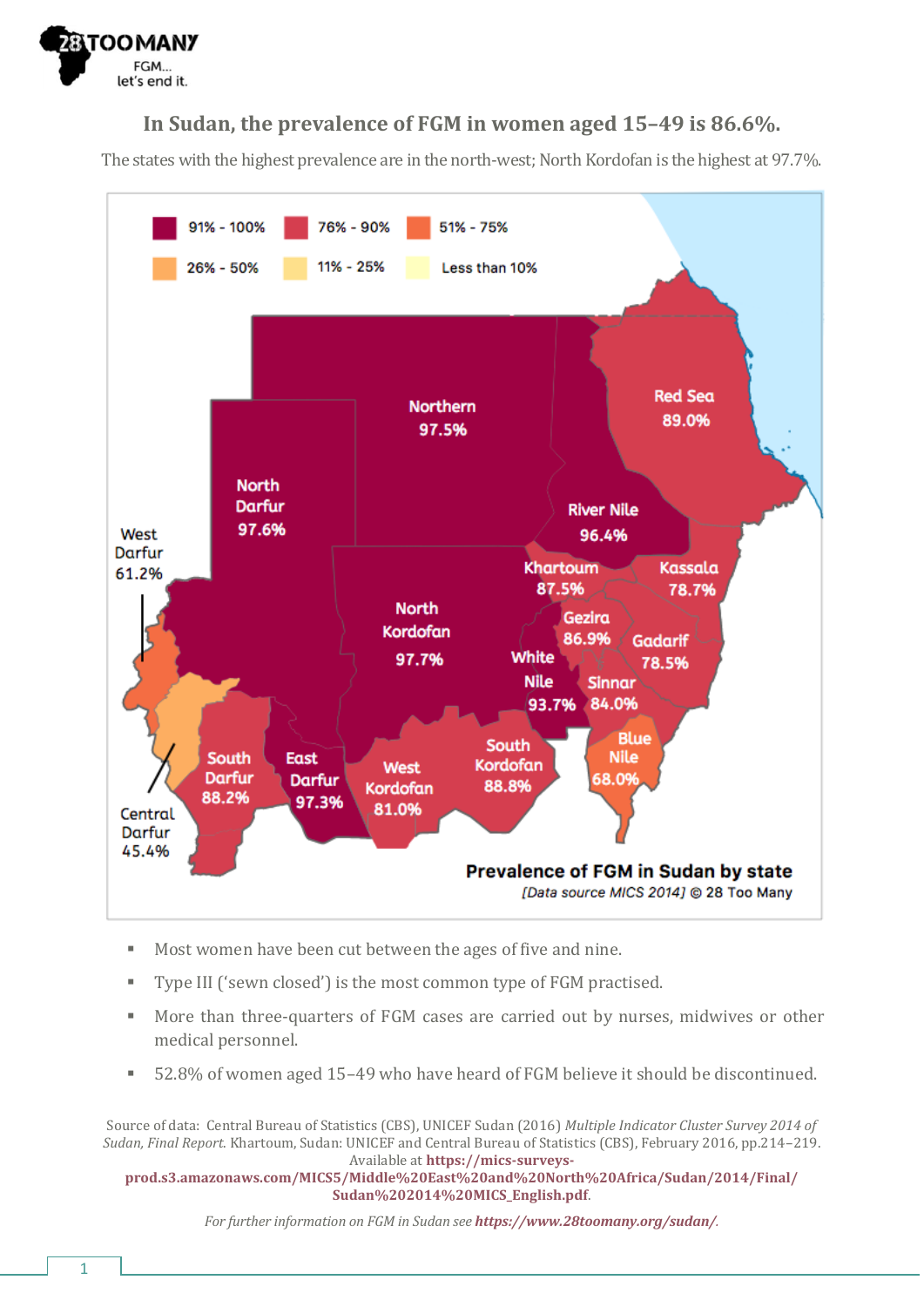

# Domestic Legal Framework

| <b>Overview of Domestic Legal Framework in Sudan</b> |                                                                            |  |  |  |  |
|------------------------------------------------------|----------------------------------------------------------------------------|--|--|--|--|
|                                                      |                                                                            |  |  |  |  |
| The Constitution explicitly prohibits:               |                                                                            |  |  |  |  |
| X                                                    | Violence against women and girls                                           |  |  |  |  |
| ✓                                                    | Harmful practices                                                          |  |  |  |  |
| $\times$                                             | Female genital mutilation (FGM)                                            |  |  |  |  |
|                                                      |                                                                            |  |  |  |  |
| <b>National legislation:</b>                         |                                                                            |  |  |  |  |
| ✓                                                    | Provides a clear definition of FGM                                         |  |  |  |  |
| $\checkmark$                                         | Criminalises the performance of FGM                                        |  |  |  |  |
| X                                                    | Criminalises the procurement, arrangement and/or assistance of acts of FGM |  |  |  |  |
| X                                                    | Criminalises the failure to report incidents of FGM                        |  |  |  |  |
| $\checkmark$                                         | Criminalises the participation of medical professionals in acts of FGM     |  |  |  |  |
| $\checkmark$                                         | Criminalises the practice of cross-border FGM                              |  |  |  |  |
|                                                      |                                                                            |  |  |  |  |
|                                                      | Government has a strategy in place to end FGM                              |  |  |  |  |

# What is The Law Against FGM?

An overview of the international and regional treaties signed and ratified by Sudan can be found in Appendix I of this report.

Sudan has a federal system of government, and, following the separation and independence of ten southern states in 2011 to become South Sudan, the country of Sudan now comprises the remaining 18 states, which are grouped into five provinces. It has a mixed legal system of Islamic law and English common law.

**The Constitutional Charter for the Transitional Period of 2019 (subsequently amended)**<sup>1</sup> places various obligations on the State to protect women and children. **Article 8** imposes certain commitments on state agencies during the transitional period, such as requiring state agencies to **(2)** repeal laws and provisions that restrict freedoms or that discriminate between citizens on the basis of gender; **(7)** guarantee and promote women's rights in Sudan and combat all forms of discrimination against women; and **(8)** strengthen the role of young people of both sexes and expand their opportunities. Although the Constitution does not specifically mention FGM, **Article 49** is dedicated to women's rights and requires the State to **(1)** protect women's rights as provided under international and regional agreements that are ratified by Sudan (see Appendix I); **(4)** work to combat harmful customs and traditions that reduce the dignity and status of women; and **(5)** provide free healthcare during motherhood and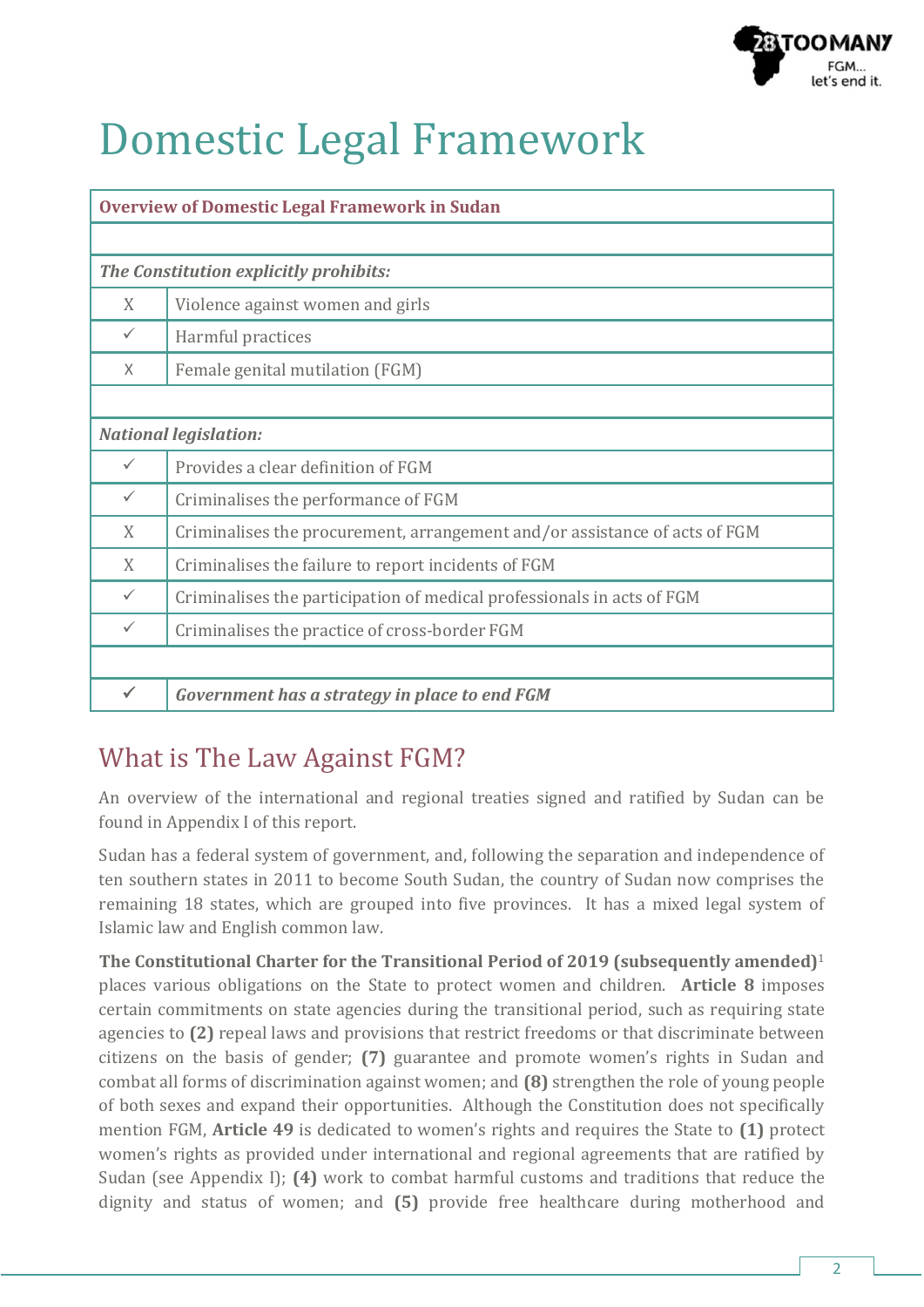

childhood and for pregnant women. Furthermore, **Article 50** requires the State to protect the rights of the child as provided in international and regional agreements ratified by Sudan (see Appendix I). Finally, **Article 51** states that no one may be subjected to torture or harsh, inhumane or degrading treatment or punishment, or have their dignity debased.

As of July 2020, **a national law against FGM** covering the whole of Sudan was implemented. Sudan's Ministry of Justice Official Gazette issue no. 1904, issued on 13 July 2020, published **Law No. 12 of 2020, which amends certain provisions of the Criminal Act (1991)**.

According to Justice Minister Nasredeen Abdulbari, the new laws are part of Sudan's efforts to eliminate all laws that violate human rights and 'demolish any kind of discrimination that was enacted by the old regime' to enable the country to 'move toward equality of citizenship and a democratic transformation'.

Under the new **Article 141A**, **Law No. 12 of 2020** introduces an amendment to the Criminal Act that criminalises FGM for the first time in Sudan's history.<sup>2</sup>

Various states have put laws in place that only apply to FGM undertaken within the boundaries of those states, including Gedaref, South Darfur, South Kordofan and Red Sea.

# What The Law Covers

**Article 141A of the amendment to the Criminal Act (1991)** defines the offence of FGM as the 'removal or mutilation of the female genitalia by cutting, mutilating or modifying any natural part of it leading to the full or partial loss of its functions, whether it is inside a hospital, health centre, dispensary or clinic or other places'.<sup>3</sup>

In addition to the 2020 amendment to the Criminal Act, there are other laws that refer to causing harm to another person and the protection of children that are applicable across Sudan:

- **Criminal Act (1991)**<sup>4</sup> **Section 138** defines 'wounds' inflicted on another person (both 'intentional' or 'semi-intentional') to include the loss of an organ or any of the senses and **Sections 139 and 140** set out the penalties for committing the offence. **Section 142** defines 'hurt' as causing pain to another person and is punishable accordingly.
- **Child Act (2010)**<sup>5</sup> **Chapter II, Article 5** protects children (under 18 years of age) from all forms of violence, harm and physical and psychological abuse; **sub-section (2)(k)** specifically states, 'This Act ensures the protection of a male, or female Child, against all types and forms of violence, injury, inhuman treatment, or bodily, ethical or sexual abuse, or neglect or exploitation.' The drafting of this law was started in 2007, and in 2009 it was proposed to include an **Article 13** that would explicitly criminalise all forms of FGM. However, following subsequent representations by religious leaders, claiming that this article would be against Sharia, the president ordered its removal.<sup>6</sup>

The following four states have attempted to criminalise FGM:

■ **South Kordofan** (FGM prevalence 88.8%) – the first Sudanese state to adopt legislation. The **Prevention of Female Genital Mutilation Act (2008)**<sup>7</sup> places responsibility on parents and guardians to protect females (up to 18 years of age) from FGM. Reporting incidents of FGM is the responsibility of all. This law also provides for the payment of compensation to the victim of FGM by the person who performed the act.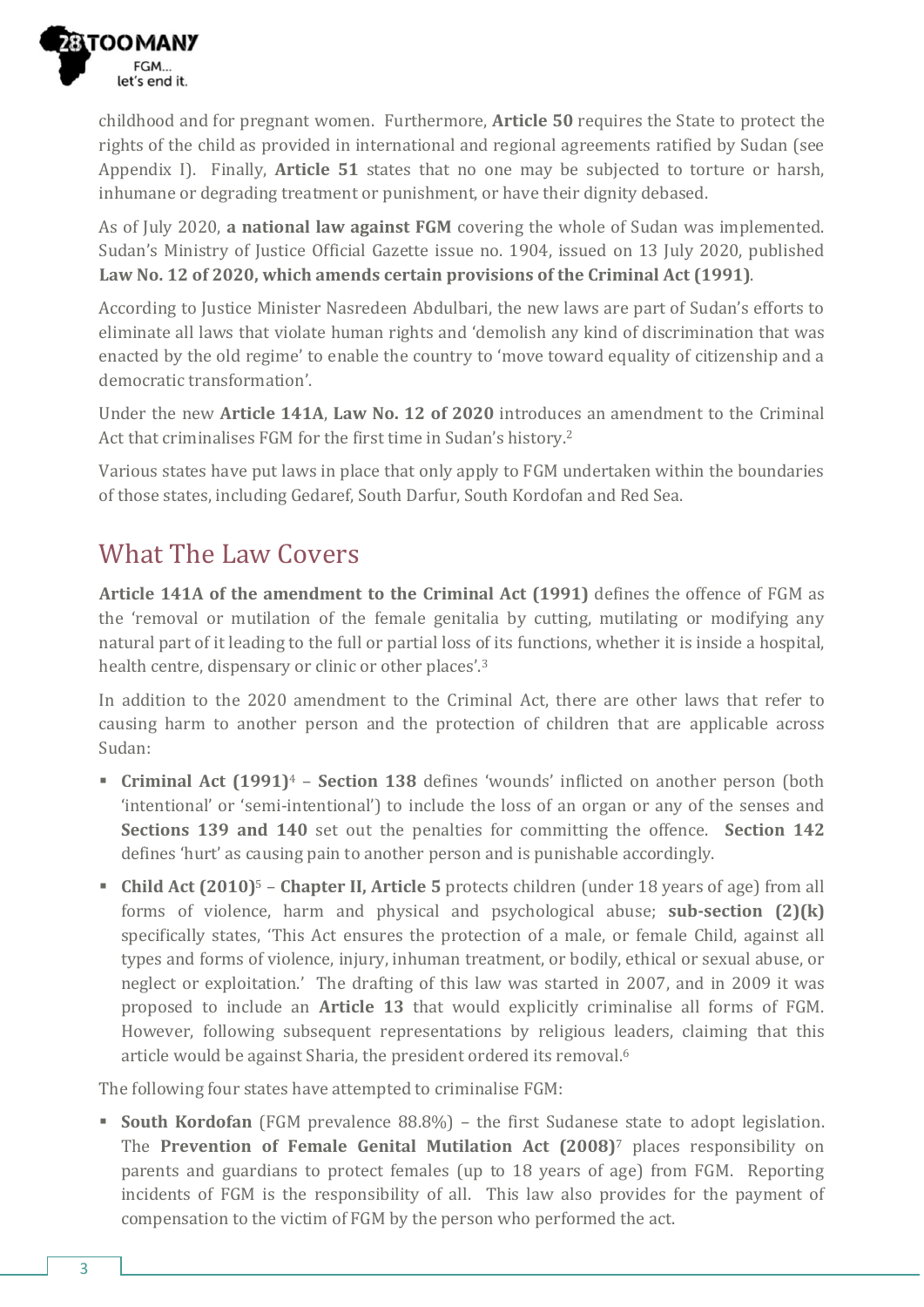

- **Gadarif** (FGM prevalence 78.5%) the second state to introduce a law. Under **Article 13 of the Child Law 2009**, all harmful traditional practices (including FGM) are prohibited. This is applicable to all forms of FGM.<sup>8</sup>
- **South Darfur** (FGM prevalence 88.2%) under **Article 11 of the South Darfur State Child Act 2013**, all forms of FGM are prohibited. 9
- **Red Sea** (FGM prevalence 89.0%) the Red Sea succeeded in introducing a law in 2007 prohibiting all forms of FGM, only for it to be repealed following protests from the Beja ethnic group.10 Following the death of an infant girl from FGM in 2009, pressure to criminalise the practice increased again and the **Child Act 2011** reportedly included the potential under **Article 10** for FGM prohibition, although only for the most severe type (infibulation, also known as 'pharaonic circumcision' in Sudan). The Ministry of Health, however, has yet to issue a decree; hence, to date, the law has still not been fully enacted.<sup>11</sup>

The remaining states of Sudan currently have no specific laws prohibiting FGM.

While there are no **customary laws** surrounding FGM in Sudan, some religious leaders support *Sunna* circumcision (which includes partial or total removal of the clitoris) and claim that criminalising it would be against Sharia law. Police Chief Lt Gen Ezzeldin El Sheikh has stated that religious leaders in the largely Muslim country would play a key role in ending the practice.<sup>12</sup>

#### *Medicalised FGM*

Medicalised FGM is significant in Sudan; according to a secondary analysis of 2014 data, 77.9% of women in urban areas and 56.7% of women in rural areas (aged 15–49) have been cut by 'trained midwives'. The rate of medicalisation also varies by state, and the analysis shows that it has increased significantly over time. <sup>13</sup>

**Medical Council Resolution Number 366 from 2002** prohibits doctors and midwives from performing all forms of FGM.14 All involved, including the hospital or healthcare facility, will be subject to punishment if caught performing FGM. The sanctions, however, are only administrative in nature rather than criminal. Punishment for doctors and midwives under this resolution is at the discretion of the Medical Council and can result in the annulment of practising licences and dismissal from the profession.

The Resolution is demonstrated in an **oath** that midwives must take upon graduation from their training. Part of that oath is that they will not perform FGM. Unfortunately, some midwives get around this by not saying those particular words or by lowering their hands as they say them. 15

With the introduction of the **2020 amendment to the Criminal Act (1991)**, FGM that occurs inside a hospital health centre, dispensary or clinic or other places has been criminalised.

The Ministry of Health is also conducting reproductive health programmes to raise awareness of the effects of FGM and why it should not be practised. Furthermore, South Kordofan's **Prevention of Female Genital Mutilation Act** calls for life imprisonment, cancellation of medical licences for doctors and nurses, and confiscation of property for repeat offenders.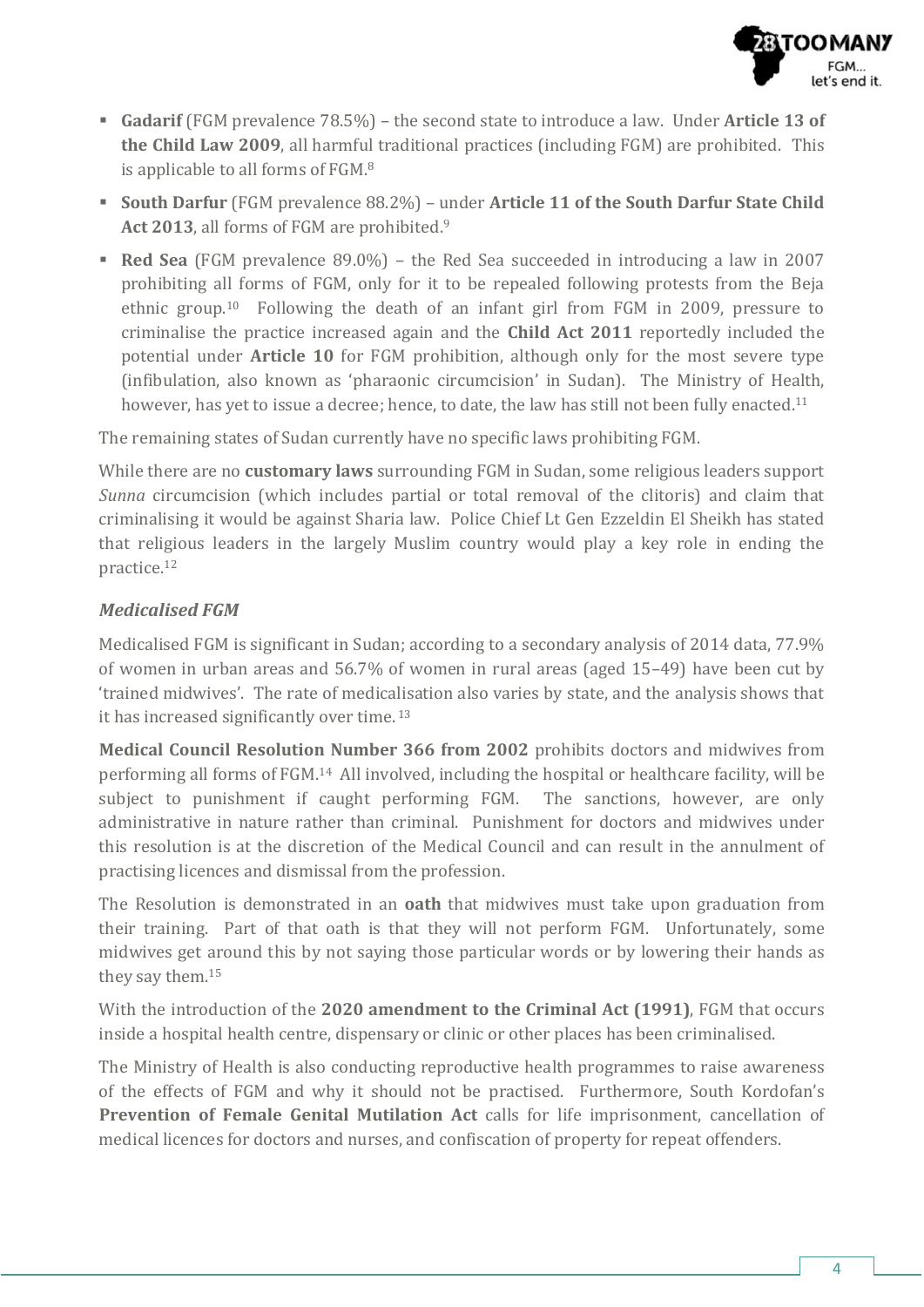

#### *Cross-Border FGM*

In some countries where FGM has become illegal, the practice has been pushed underground and across borders to avoid prosecution. Sudan shares borders with other countries where the prevalence of FGM and the existence and enforcement of anti-FGM laws vary, including Egypt, Eritrea, Ethiopia and South Sudan.

It is not known to what extent the movement across national borders for FGM is an issue in Sudan. However, **Article 141A of the Criminal Act (1991)** penalises anyone who travels into Sudan to perform FGM.

### Penalties

#### *National*

Under the **2020 amendment to the Criminal Act (1991)**, anyone found guilty of committing the crime of FGM shall be punished with three years' imprisonment and a fine or closing of the premises where the FGM took place. The fine is not prescribed by law and is to be determined by judicial discretion.

**The Criminal Act (1991)** sets out the following penalties for causing 'wounds' or 'hurt':

- **Section 139** anyone causing 'intentional wounds' to another person is subject to punishment of up to five years' imprisonment, or a fine, or both;
- **Section 140** anyone causing 'semi-intentional wounds' to another person is subject to punishment of up to three years' imprisonment, or a fine, or both; and
- **Section 142** anyone causing 'hurt' to another person is subject to punishment of up to six months' imprisonment, or a fine, or both.

#### *State*

- **South Kordofan – The Prevention of Female Genital Mutilation Act (2008)** includes a range of penalties from three years' imprisonment and compensation payable to the victim, up to ten years' imprisonment and compensation payable to the victim's family in the case of the victim's death.
- **Gadarif – The Child Law 2009** stipulates a maximum of 6 months' imprisonment or a fine of not less than 100 SDG (approximately US\$0.23) <sup>16</sup>, or both, but without prejudice to any civil compensation that may be available. It also stipulates that the court concerned may give part of the fine to the victim.
- **South Darfur – The Child Act 2013** does not include a provision for penalties.
- **Red Sea The Child Act 2011** does not include a provision for penalties.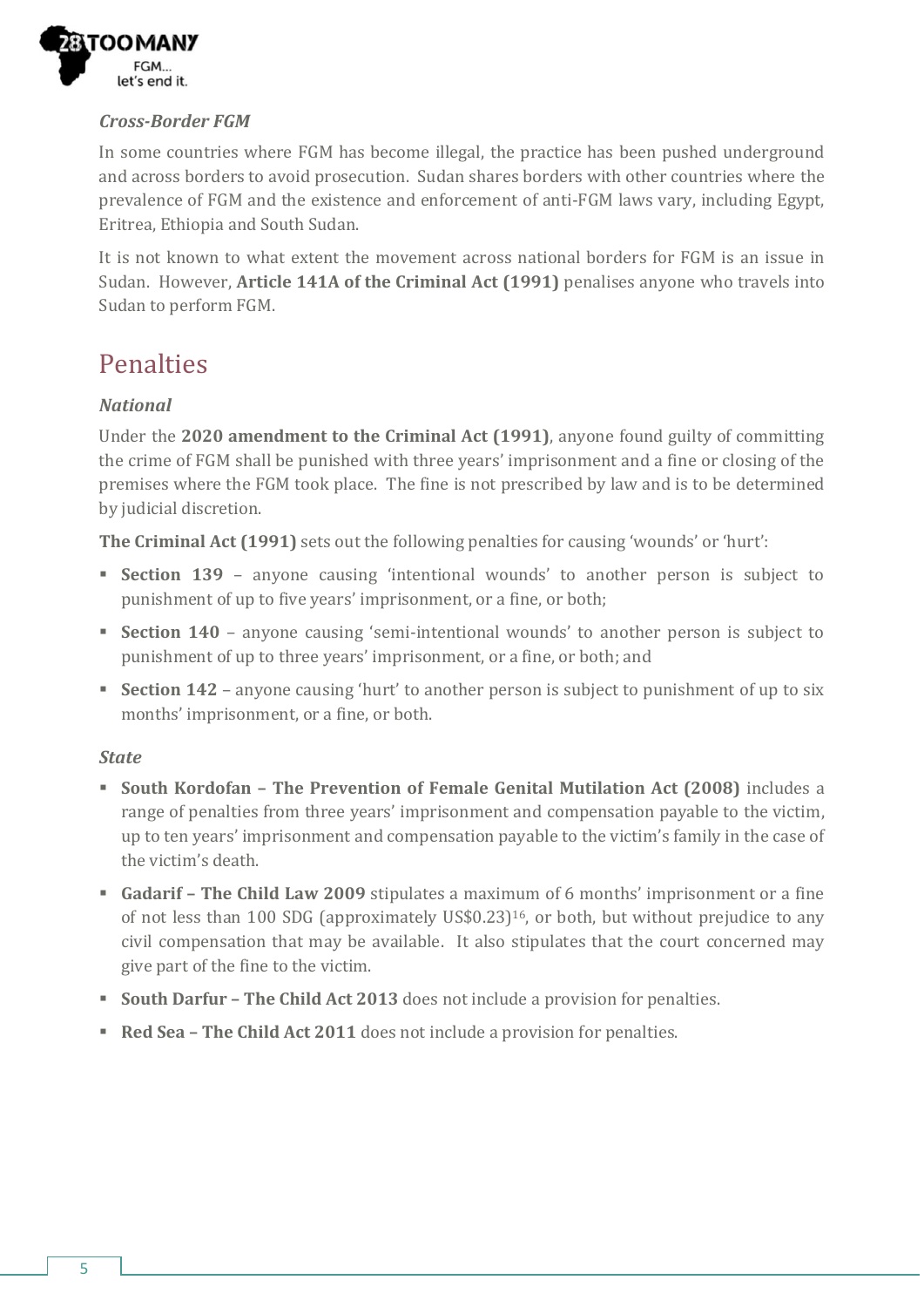

# Implementation of The Law

### **Cases**

It has not been possible to establish whether any prosecutions have taken place in Sudan since the national legislation prohibiting FGM was passed. There is also no evidence of the other articles of the Criminal Act (1991) being used to prosecute perpetrators of FGM.

It has not been possible to establish if any prosecutions have taken place within the four states that have attempted to criminalise FGM. In 2009, local media reported that a 40-day-old girl died after being cut in the Red Sea state. Although the case was reported to the police, the family refused to give the name of the midwife responsible for the act.<sup>17</sup>

# Relevant Government Authorities and Strategies

Various government departments and professional bodies are responsible for implementing the national campaign to end FGM in Sudan, including the **Ministries of Welfare and Social Services, Health, Guidance and Endowment and the Medical Council**.

**The National Council for Child Welfare** (*NCCW*) is the government authority that coordinates work in collaboration with the **UNFPA-UNICEF Joint Programme on Female Genital Mutilation/Cutting** (*UNJP*), which has been working in Sudan since 2008. The NCCW has established a roadmap for training community leaders and health providers on law enforcement. This roadmap will be aligned with national strategies such as the National Health Sector Strategy, the National Girls Education Sector Strategy, the National Social Protection Strategy and the Gender-Based Violence Strategy. Furthermore, a Memorandum of Understanding will be established with the media for the purpose of running a communications campaign on the law against FGM.<sup>18</sup> It is not yet clear when that Memorandum will be established.

**The National Strategy to Combat Female Genital Mutilation 2008–2018** was launched as a partnership between government and civil-society organisations to address the religious, health, social and cultural aspects of FGM.<sup>19</sup> At state level there are also local government departments, councils and steering committees for anti-FGM advocacy.

A national communications campaign was launched in 2008 focused around the idea of the uncut woman or *Saleema* (the Arabic word for 'whole, undamaged, unharmed, and complete'). This positioned FGM within the broader frameworks of child protection and gender equality.<sup>20</sup> UNICEF continues to implement the Saleema social norms marketing campaign to promote long-term abandonment of FGM. This included the development of promotional products, radio programmes, billboards and a campaign song, and the engagement of local singers, comedians, artists and religious scholars as Saleema 'ambassadors'.<sup>21</sup> A study completed in 2019 demonstrated that the Saleema initiative is effective in reducing social norms that sustain FGM.<sup>22</sup>

Government departments have partnered with the UNJP and local non-governmental organisations (*NGOs*) to develop advocacy campaigns with religious leaders and the media, implement reproductive-health services and midwife training, provide information and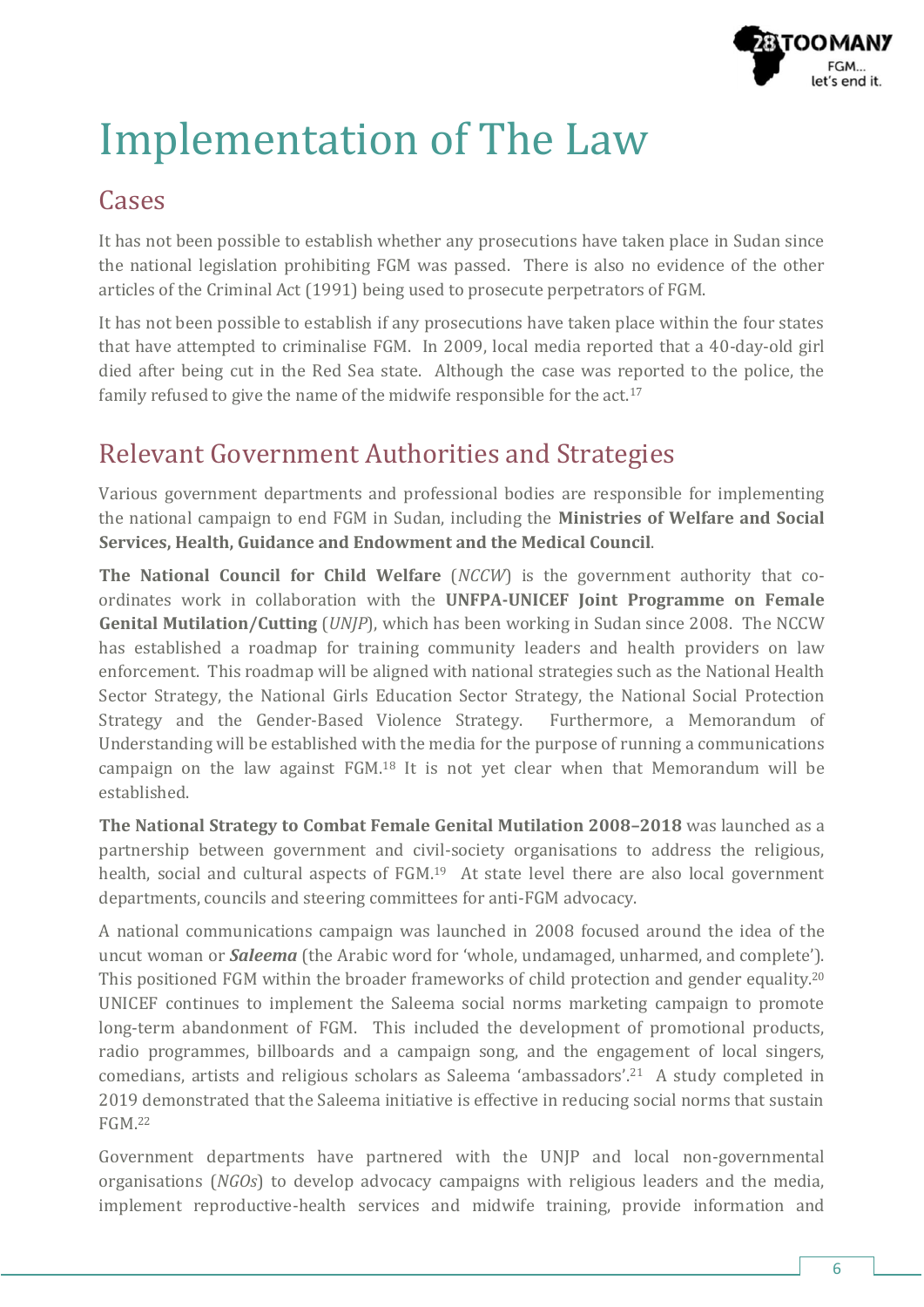

counselling to parents of new-born girls and incorporate awareness education into the school curriculum. An online dialogue platform to address FGM has also been developed and a comprehensive mapping exercise of the communities practising FGM has been undertaken.<sup>23</sup>

Moreover, in November 2020, police forces nationwide were instructed to enforce the criminalisation of FGM. At a seminar on the incrimination of FGM organised by the National Council for Child Care, Police Chief Lt Gen Ezzeldin El Sheikh stated that the police will pay special attention to the practice of FGM. The police chief proposed addressing various communities in their local languages 'until they reach the stage of conviction' and emphasised the role of religious leaders and institutions in the enforcement of the new laws.<sup>24</sup>

### Civil Society Observations

While many civil society organisations welcomed the legislation prohibiting FGM, some organisations have observed that the practice remains deeply entrenched in the region's conservative society and that enforcement poses a steep challenge.

In addition, some activists have pointed out that the coronavirus pandemic has limited them from mobilising awareness campaigns or police training during lockdown periods.25 Following the economic fallout, rising poverty levels and school closures associated with the pandemic, girls are reportedly at an increased risk of undergoing FGM as a precursor to child marriage. Additionally, as law enforcement and front-line workers are redeployed to respond to the coronavirus pandemic, formal protection systems are weakened.<sup>26</sup>

Civil society also reports that, despite national legislation prohibiting FGM, as FGM is highly intertwined with religion and culture in Sudan, the stigma attached to girls who have not been cut may remain. Moreover, in rural communities, there might be a lack of knowledge around the meaning and content of the law. There is also the challenge that the prohibition may drive FGM practices underground, subjecting girls to even more dangerous health conditions.<sup>27</sup>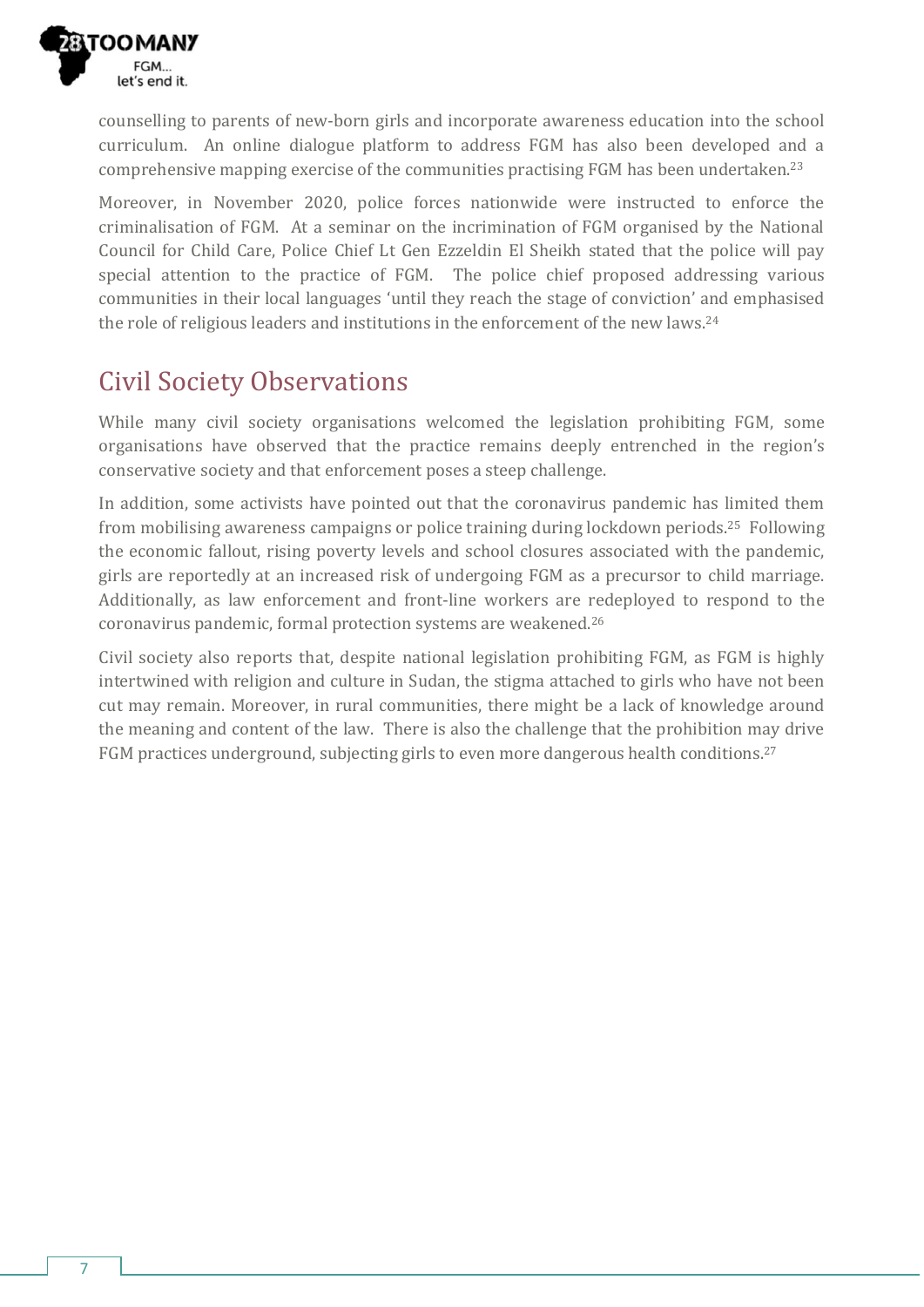

# Conclusions and Suggestions for Improvement

### Conclusions

- FGM prevalence in Sudan remains one of the highest in Africa, and an increasing number of women and girls are being cut by medical professionals.
- Since national legislation prohibiting FGM was passed, there is a lack of statistics on the prevalence of FGM and whether prosecutions have taken place.
- There are some states where laws have been introduced, but their enforcement appears to be poor and it is not known if any prosecutions have taken place.
- The coronavirus pandemic has brought more challenges to ending FGM.

# Suggestions for Improvement

#### *National Legislation*

- There is an urgent need to include provisions in all relevant federal laws for the prohibition of *all forms* of FGM. Laws should criminalise and punish all perpetrators of FGM (including anyone who performs, procures, aids or abets the crime) and protect women and girls of all ages.
- The law should further address cross-border FGM and punish the failure to report FGM that is planned or has taken place.
- The same provisions should also be adopted in laws across all states of Sudan.
- Laws need to be made accessible to all members of society and easy to understand in all local languages.

#### *Implementation of the Law*

The following actions will contribute to efforts to enforce the legislation against FGM. These actions could be implemented with immediate effect.

- Anti-FGM programmes should disseminate clear, easy-to-understand and accurate information around the law.
- Judges and local law enforcers need adequate support and training around the law and should be encouraged to fully apply the sentences provided for by legislation.
- Increased involvement of local and religious leaders in education around the law, including their responsibilities and the importance of the law in protecting women and girls in their communities, would also be beneficial.
- Adequate monitoring and reporting of FGM cases would improve efficiency and inform policy makers, the judiciary, the police, civil society and all those working to implement and enforce the law.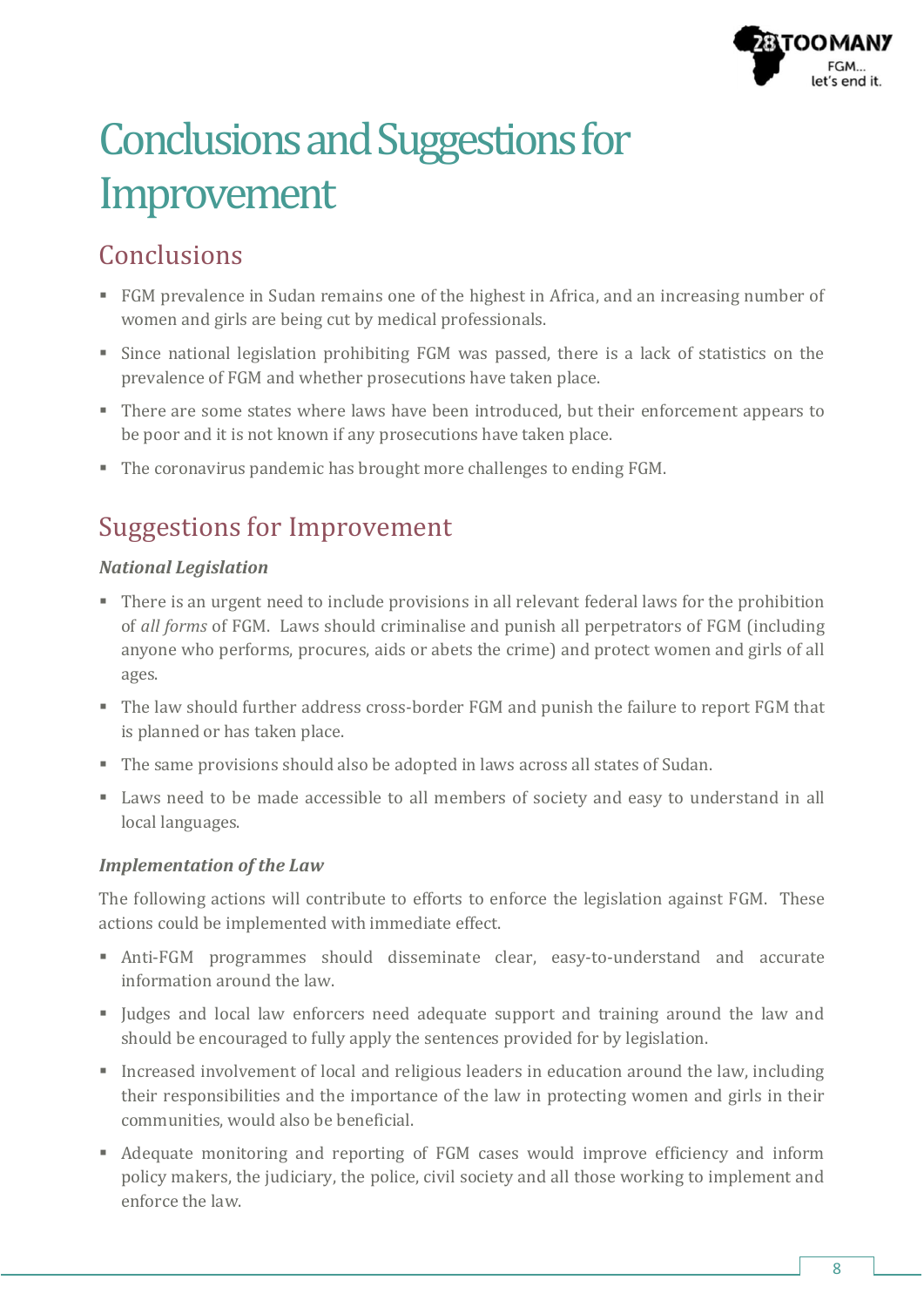

- All professionals (including those in health and education) need training around the law and their responsibilities to respond to women and girls who are affected by or at risk of FGM.
- Increased support and protection for victims and witnesses in FGM cases is essential.
- Tribunals could be encouraged to make sure any prosecutions relating to FGM are clearly reported, including through local media such as community radio, and made available in local languages.
- Where literacy rates are low, information around the law needs to be made available through different media channels and resources.
- Mandatory reporting of instances of FGM by medical staff in hospitals and health centres could be considered.
- Where these are currently unavailable and a need is identified, appropriate protection measures (for example, the provision of safe spaces) should be put in place for girls at risk of FGM.
- Additional reforms to repeal other laws that discriminate against Sudanese women should be implemented, to capitalise on the successful passing of the anti-FGM law.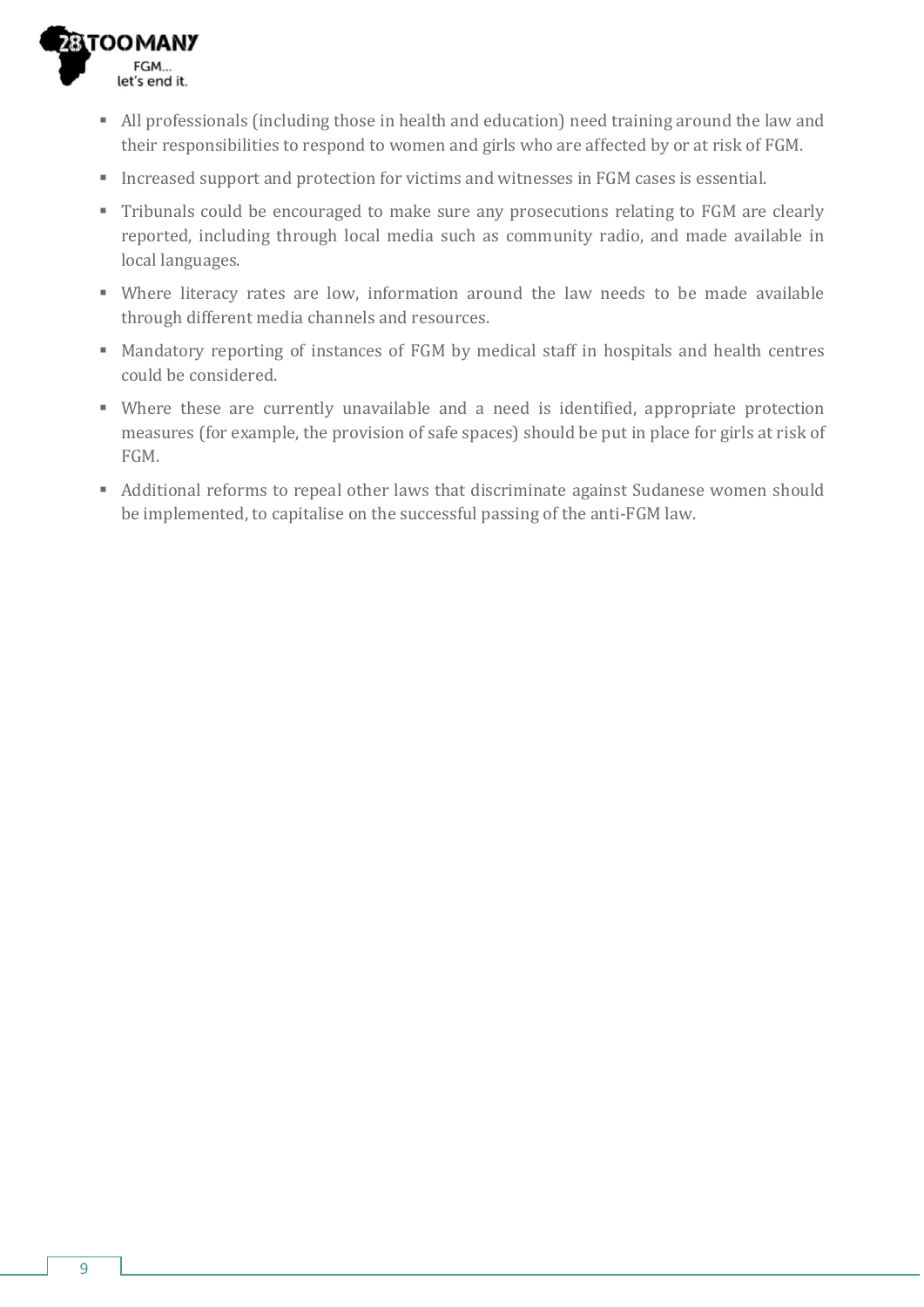

# Appendix I: International and Regional Treaties

| <b>SUDAN</b>                                                                                                                                            | <b>Signed</b>        | <b>Ratified</b>      | <b>Acceded</b>       | <b>Reservations</b><br>$_{0n}$<br>reporting? |  |  |
|---------------------------------------------------------------------------------------------------------------------------------------------------------|----------------------|----------------------|----------------------|----------------------------------------------|--|--|
| <b>International</b>                                                                                                                                    |                      |                      |                      |                                              |  |  |
| <b>International Covenant on Civil &amp; Political</b><br><b>Rights (1966) (ICCPR)</b>                                                                  |                      |                      | $\checkmark$<br>1986 |                                              |  |  |
| International Covenant on Economic,<br>Social & Cultural Rights (1966) (ICESCR)                                                                         |                      |                      | $\checkmark$<br>1986 |                                              |  |  |
| <b>Convention on the Elimination of All forms</b><br>of Discrimination Against Women (1979)<br>(CEDAW)                                                  |                      | $\checkmark$<br>2021 |                      |                                              |  |  |
| <b>Convention Against Torture &amp; Other Cruel,</b><br>Inhuman or Degrading Treatment or<br>Punishment (1984) (CTOCIDTP)                               | $\checkmark$<br>1986 |                      |                      |                                              |  |  |
| Convention on the Rights of the Child<br>$(1989)$ $(CRC)$                                                                                               | $\checkmark$<br>1990 | $\checkmark$<br>1990 |                      |                                              |  |  |
| <b>Regional</b>                                                                                                                                         |                      |                      |                      |                                              |  |  |
| African Charter on Human & Peoples'<br>Rights (1981) (ACHPR) (Banjul Charter)                                                                           | $\checkmark$<br>1982 | $\checkmark$<br>1986 |                      |                                              |  |  |
| African Charter on the Rights and Welfare<br>of the Child (1990) (ACRWC)                                                                                |                      | $\checkmark$<br>2005 |                      |                                              |  |  |
| African Charter on Human and Peoples'<br>Rights on the Rights of the Women in<br><b>Africa</b><br>$(2003)$ $(ACHPRRWA)$<br><b>(Maputo)</b><br>Protocol) | $\checkmark$<br>2008 |                      |                      |                                              |  |  |

'**Signed**': a treaty is signed by countries following negotiation and agreement of its contents.

'**Ratified**': once signed, most treaties and conventions must be ratified (i.e. approved through the standard national legislative procedure) to be legally effective in that country.

'**Acceded**': when a country ratifies a treaty that has already been negotiated by other states.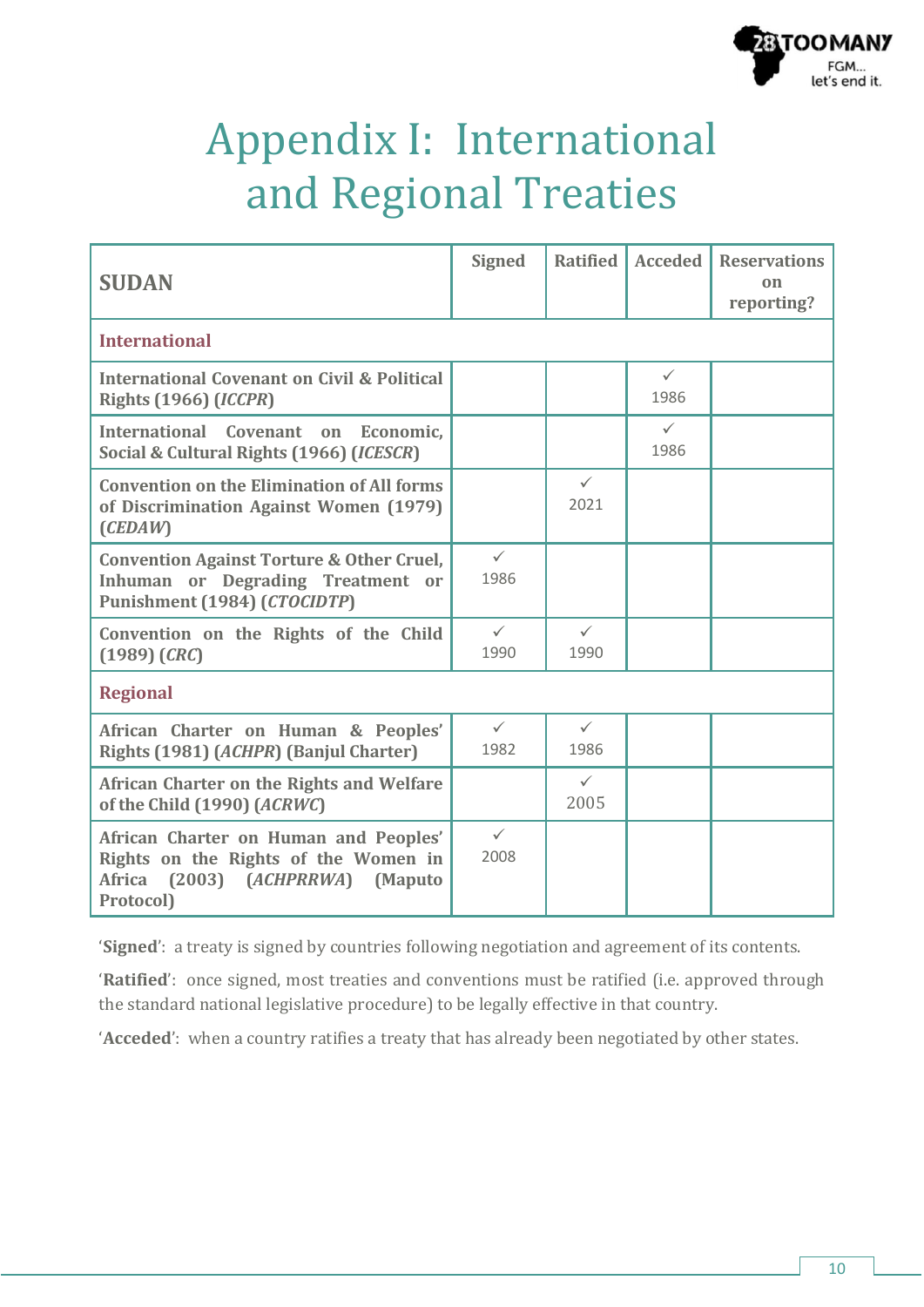

- 1 *The Constitutional Charter for the Transitional Period of 2019 (subsequently amended)* (2009) Available at [https://www.constituteproject.org/constitution/Sudan\\_2019?lang=en.](https://www.constituteproject.org/constitution/Sudan_2019?lang=en)
- 2 Library of Congress (2020) *Sudan: New Law Amending Penal Code Takes Effect*, 23 July. Available at [https://www.loc.gov/item/global-legal-monitor/2020-07-23/sudan-new-law-amending-penal-code-takes](https://www.loc.gov/item/global-legal-monitor/2020-07-23/sudan-new-law-amending-penal-code-takes-effect/#:~:text=Article%20Sudan%3A%20New%20Law%20Amending,the%20Penal%20Code%20of%201991.&text=The%20Sudanese%20minister%20of%20justice,views%20them%20as%20necessary%20reforms)[effect/#:~:text=Article%20Sudan%3A%20New%20Law%20Amending,the%20Penal%20Code%20of%201991.&t](https://www.loc.gov/item/global-legal-monitor/2020-07-23/sudan-new-law-amending-penal-code-takes-effect/#:~:text=Article%20Sudan%3A%20New%20Law%20Amending,the%20Penal%20Code%20of%201991.&text=The%20Sudanese%20minister%20of%20justice,views%20them%20as%20necessary%20reforms) [ext=The%20Sudanese%20minister%20of%20justice,views%20them%20as%20necessary%20reforms.](https://www.loc.gov/item/global-legal-monitor/2020-07-23/sudan-new-law-amending-penal-code-takes-effect/#:~:text=Article%20Sudan%3A%20New%20Law%20Amending,the%20Penal%20Code%20of%201991.&text=The%20Sudanese%20minister%20of%20justice,views%20them%20as%20necessary%20reforms)
- 3 UNFPA (2020) *The first country in Africa to outlaw the practice of female-genital mutilation (FGM)*, 13 September. Available at [https://sudan.unfpa.org/en/news/first-country-africa-outlaw-practice-female-genital](https://sudan.unfpa.org/en/news/first-country-africa-outlaw-practice-female-genital-mutilation-fgm)[mutilation-fgm.](https://sudan.unfpa.org/en/news/first-country-africa-outlaw-practice-female-genital-mutilation-fgm)
- 4 *The Criminal Act 1991* (1991) Available a[t http://www.ilo.org/dyn/natlex/docs/ELECTRONIC/80450/118284/F-](http://www.ilo.org/dyn/natlex/docs/ELECTRONIC/80450/118284/F-1325877900/SDN80450%20Eng.pdf)[1325877900/SDN80450%20Eng.pdf.](http://www.ilo.org/dyn/natlex/docs/ELECTRONIC/80450/118284/F-1325877900/SDN80450%20Eng.pdf)
- 5 *The Child Act 2010* (2010) Available at [http://www.africanchildforum.org/clr/Legislation%20Per%20Country/](http://www.africanchildforum.org/clr/Legislation%20Per%20Country/Sudan/sudan_children_2010_en.pdf) [Sudan/sudan\\_children\\_2010\\_en.pdf.](http://www.africanchildforum.org/clr/Legislation%20Per%20Country/Sudan/sudan_children_2010_en.pdf)
- 6 Liv Tønnessen, Samia El-Nagar and Sharifa Bamkar (2017) 'Paper tiger law forbidding FGM in Sudan', *CMI Brief*  16(7). Available a[t https://www.cmi.no/publications/6327-paper-tiger-law-forbidding-fgm-in-sudan.](https://www.cmi.no/publications/6327-paper-tiger-law-forbidding-fgm-in-sudan)
- 7 UNICEF (2011) *Sudan Mena Gender Equality Profile Status of Girls and Women in the Middle East and North Africa*. Available at [http://africainequalities.org/wp-content/uploads/2016/08/status-of-girls-and-women-in](http://africainequalities.org/wp-content/uploads/2016/08/status-of-girls-and-women-in-the-middle-east-and-northern-africa.pdf)[the-middle-east-and-northern-africa.pdf.](http://africainequalities.org/wp-content/uploads/2016/08/status-of-girls-and-women-in-the-middle-east-and-northern-africa.pdf)
- 8 Ahfad University for Women (2013) *Evidence based advocacy for ending FGM/C in Sudan*, 3 May. The Free Library. Available a[t https://www.thefreelibrary.com/Evidence+based+advocacy+for+ending+FGM%2fC+in+Sudan.-a0414006443.](https://www.thefreelibrary.com/Evidence+based+advocacy+for+ending+FGM%2fC+in+Sudan.-a0414006443)
- 9 United Nations, UNAMID, African Union and United Nations Human Rights Office of the High Commissioner (undated) *Human Rights Situation in Darfur in 2013*, paragraph 27. Available at [http://www.ohchr.org/Documents/Countries/SD/UNAMID\\_OHCHR\\_situation\\_Darfur2013.pdf.](http://www.ohchr.org/Documents/Countries/SD/UNAMID_OHCHR_situation_Darfur2013.pdf)
- 10 Liv Tønnessen, Samia El-Nagar and Sharifa Bamkar, *op. cit.*
- 11 *For further analysis on the Red Sea Child Act se[e https://www.cmi.no/publications/file/6229-weak-law](https://www.cmi.no/publications/file/6229-weak-law-forbidding-female-genital-mutilation-in.pdf)[forbidding-female-genital-mutilation-in.pdf.](https://www.cmi.no/publications/file/6229-weak-law-forbidding-female-genital-mutilation-in.pdf)*
- 12 Emmanuel Akinwotu (2020) 'Sudan says it will stamp out child marriage and enforce ban on FGM', *The Guardian*, 27 November. Available at [https://www.theguardian.com/global-development/2020/nov/27/sudan](https://www.theguardian.com/global-development/2020/nov/27/sudan-says-it-will-stamp-out-child-marriage-and-enforce-ban-on-fgm)[says-it-will-stamp-out-child-marriage-and-enforce-ban-on-fgm.](https://www.theguardian.com/global-development/2020/nov/27/sudan-says-it-will-stamp-out-child-marriage-and-enforce-ban-on-fgm)
- 13 Mr Macoumba Thiam, PhD for UNICEF/Sudan Free of FGC (2016) *Female Genital Mutilation/Cutting (FGM/C) and Child Marriage in Sudan – Are There Any Changes Taking Place?*, pp.24–26. Available at [https://www.unicef.org/sudan/MICS\\_Secondary\\_Analysis\\_FGMC\\_CM\\_English\\_Version\\_FINAL\\_FINAL.pdf.](https://www.unicef.org/sudan/MICS_Secondary_Analysis_FGMC_CM_English_Version_FINAL_FINAL.pdf)
- 14 United Nations Economic Commission for Africa (2012) *African Women's Rights Observatory: Sudan*.
- 15 Population Reference Bureau (2015) *Understanding the Impact of Medicalisation on Female Genital Mutilation/Cutting*. Available at
	- [https://www.arcgis.com/apps/MapJournal/index.html?appid=5627f64d3b0b454484873af68ba4ae69#map.](https://www.arcgis.com/apps/MapJournal/index.html?appid=5627f64d3b0b454484873af68ba4ae69#map)
- 16 *As at 19 December 2021 [\(https://www.xe.com/currencyconverter/convert/?Amount=100&From=SDG&To=USD\)](https://www.xe.com/currencyconverter/convert/?Amount=100&From=SDG&To=USD).*
- 17 Liv Tønnessen, Samia El-Nagar and Sharifa Bamkar, *op. cit.*
- 18 Michela Lugiai, Yasir Shalabi, Vincenzo Racalbuto, Damiano Pizzol and Lee Smith (2021)' Female Genital Mutilation in Sudan: is a new era starting?', *Sexuality & Culture*, 25, pp.1,540–1,545. Available at [https://link.springer.com/article/10.1007/s12119-021-09823-y.](https://link.springer.com/article/10.1007/s12119-021-09823-y)
- 19 United Nations (2009) *General Assembly Report A/HRC/10/NGO/77*, 26 February. Available at [https://www.ecoi.net/en/file/local/1073132/1227\\_1244999980\\_sudan.pdf.](https://www.ecoi.net/en/file/local/1073132/1227_1244999980_sudan.pdf)
- 20 The Girl Generation (undated) 'In Sudan, FGM crosses religious and ethnic lines. It is practiced by both Muslims and Christians', *Sudan*. Available at [https://www.thegirlgeneration.org/regions/sudan.](https://www.thegirlgeneration.org/regions/sudan)
- 21 UNICEF (2020) *A Decade of Action to Achieve Gender Equality: The UNICEF Approach to the Elimination of Female Genital Mutilation*. Available a[t https://www.unicef.org/documents/decade-action-achieve-gender](https://www.unicef.org/documents/decade-action-achieve-gender-equality-unicef-approach-elimination-female-genital)[equality-unicef-approach-elimination-female-genital.](https://www.unicef.org/documents/decade-action-achieve-gender-equality-unicef-approach-elimination-female-genital)
- 22 W. Douglas Evans, Cody Donahue, Jeremy Snider, Nafisa Bedri, Tibyaan A. Elhussein and Samira Ahmed Elamin (2019) 'The Saleema initiative in Sudan to abandon female genital mutilation: Outcomes and dose response effects', *PLOS One*[, https://doi.org/10.1371/journal.pone.0213380.](https://doi.org/10.1371/journal.pone.0213380)
- 23 UNFPA-UNICEF (2017) *2016 Annual Report of the UNFPA-UNICEF Joint Programme on Female Genital Mutilation/Cutting: Accelerating Change*, p.66. Available at
- [https://reliefweb.int/sites/reliefweb.int/files/resources/UNFPA\\_UNICEF\\_FGM\\_16\\_Report\\_web.pdf.](https://reliefweb.int/sites/reliefweb.int/files/resources/UNFPA_UNICEF_FGM_16_Report_web.pdf) 24 Dabanga (2020) *Sudan police to enforce criminalisation of 'pharaonic circumcision'*, 24 November. Available at [https://www.dabangasudan.org/en/all-news/article/sudan-police-to-enforce-criminalisation-of-pharaonic](https://www.dabangasudan.org/en/all-news/article/sudan-police-to-enforce-criminalisation-of-pharaonic-circumcision)[circumcision.](https://www.dabangasudan.org/en/all-news/article/sudan-police-to-enforce-criminalisation-of-pharaonic-circumcision)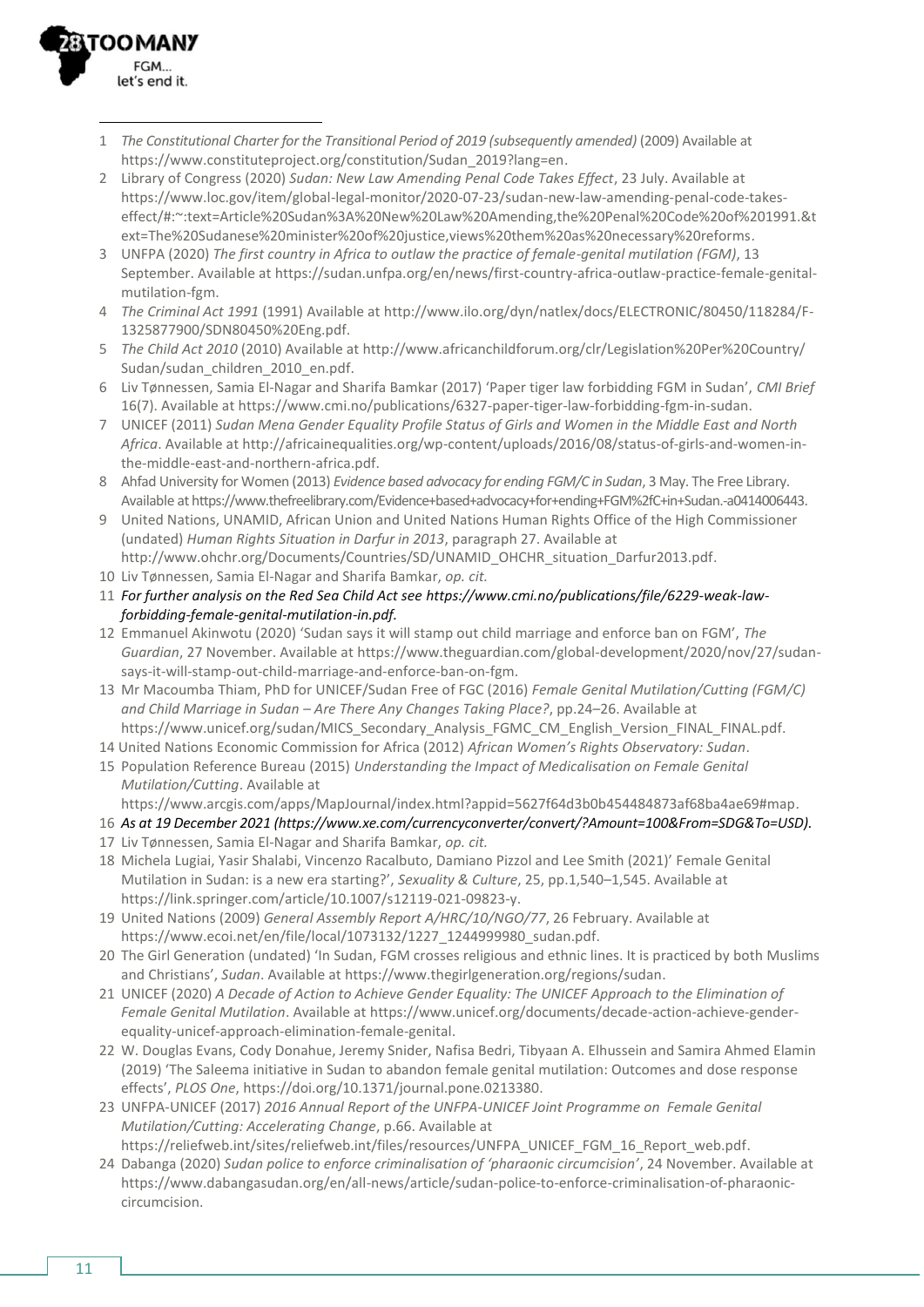

- 25 ABC News (2020) *Sudan ratifies law criminalising female genital mutilation*, 11 July. Available at [https://www.abc.net.au/news/2020-07-11/sudan-ratifies-law-criminalising-female-genital-mutilation](https://www.abc.net.au/news/2020-07-11/sudan-ratifies-law-criminalising-female-genital-mutilation-fgm/12445686)[fgm/12445686.](https://www.abc.net.au/news/2020-07-11/sudan-ratifies-law-criminalising-female-genital-mutilation-fgm/12445686)
- 26 UNICEF (2020), *op. cit.*
- 27 Michela Lugiai, Yasir Shalabi, Vincenzo Racalbuto, Damiano Pizzol and Lee Smith, *op. cit.*

*Cover image:* Kertu (2015) *Young Sudanese school girls posing for a photo. Meroe, Sudan.* Shutterstock photo ID: 433404892.

*Please note that the use of a photograph of any girl or woman in this report does not imply that she has, nor has not, undergone FGM.*

This report was prepared in collaboration with TrustLaw, the Thomson Reuters Foundation's global, legal pro bono service that connects law firms and legal teams to NGOs and social enterprises that are working to create social and environmental change.

The information in this report has been compiled in cooperation with Latham & Watkins from documents that are publicly available and is for general information purposes only. It has been prepared as a work of legal research only and does not represent legal advice in respect of any of the laws of Sudan. It does not purport to be complete or to apply to any particular factual or legal circumstances. It does not constitute, and must not be relied or acted upon as, legal advice or create an attorney-client relationship with any person or entity. Neither 28 Too Many, Latham & Watkins, the Thomson Reuters Foundation nor any other contributor to this report accepts responsibility for losses that may arise from reliance upon the information contained herein, or any inaccuracies, including changes in the law since the research was completed in July 2018. No contributor to this report holds himself or herself out as being qualified to provide legal advice in respect of any jurisdiction as a result of his or her participation in this project or contribution to this report. Legal advice should be obtained from legal counsel qualified in the relevant jurisdiction/s when dealing with specific circumstances. It should be noted, furthermore, that in many countries there is a lack of legal precedent for the penalties laid out in the law, meaning that, in practice, lesser penalties may be applied.

#### *Acknowledgements***:**

Latham & Watkins Omer Abdelati Law Firm Nagwa Salih, Unit for Combating Violence Against Women and Children Awatif Abdelkarim Abdelrahman